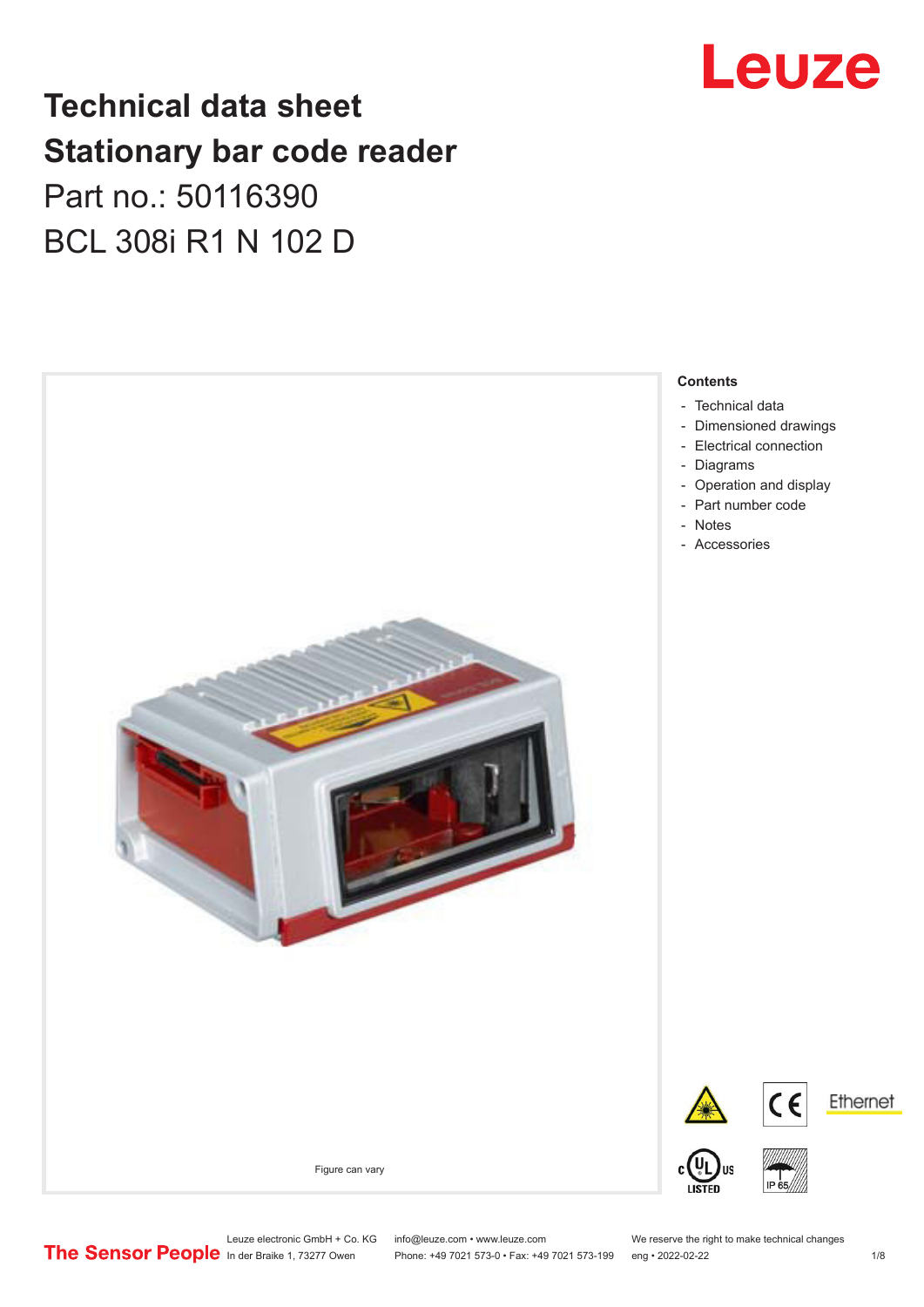### <span id="page-1-0"></span>**Technical data**

### **Basic data**

| <b>Series</b>                                   | <b>BCL 300i</b>                    |
|-------------------------------------------------|------------------------------------|
| <b>Functions</b>                                |                                    |
| <b>Functions</b>                                | Alignment mode                     |
|                                                 | AutoConfig                         |
|                                                 | AutoControl                        |
|                                                 | AutoReflAct                        |
|                                                 | Code fragment technology           |
|                                                 | <b>LED</b> indicator               |
|                                                 | Reference code comparison          |
|                                                 |                                    |
| <b>Characteristic parameters</b>                |                                    |
| <b>MTTF</b>                                     | 110 years                          |
| <b>Read data</b>                                |                                    |
| Code types, readable                            | 2/5 Interleaved                    |
|                                                 | Codabar                            |
|                                                 | Code 128                           |
|                                                 | Code 39                            |
|                                                 | Code 93                            |
|                                                 | <b>EAN 8/13</b>                    |
|                                                 | GS1 Databar Expanded               |
|                                                 | <b>GS1 Databar Limited</b>         |
|                                                 | <b>GS1 Databar Omnidirectional</b> |
|                                                 | <b>UPC</b>                         |
| Scanning rate, typical                          | $1,000$ scans/s                    |
| Bar codes per reading gate, max.<br>number      | 64 Piece(s)                        |
| <b>Optical data</b>                             |                                    |
| <b>Reading distance</b>                         | 50  160 mm                         |
| <b>Light source</b>                             | Laser, Red                         |
| Wavelength                                      | 655 nm                             |
| Laser class                                     | 1, IEC/EN 60825-1:2014             |
| <b>Transmitted-signal shape</b>                 | Continuous                         |
| Usable opening angle (reading field<br>opening) | 60°                                |
| <b>Modulus size</b>                             | $0.1270.2$ mm                      |
| <b>Reading method</b>                           | Raster scanner                     |
| <b>Beam deflection</b>                          | Via rotating polygon wheel         |
| Light beam exit                                 | Front                              |
| Raster (number of lines)                        | 8 Piece(s)                         |
| Scanning field at scanner distance of<br>100 mm | 14 mm                              |
| Scanning field at scanner distance of<br>200 mm | 24 mm                              |
| Scanning field at scanner distance of<br>300 mm | 35 mm                              |

### **Electrical data**

**400 mm**

**Protective circuit** Polarity reversal protection

**Performance data Supply voltage U<sub>B</sub> Power consumption, max.** 4.5 W

**Scanning field at scanner distance of**  45 mm

18 ... 30 V, DC

|                                                | Leuze     |
|------------------------------------------------|-----------|
| Inputs/outputs selectable                      |           |
| Output current, max.                           | 60 mA     |
| Number of inputs/outputs selectable 2 Piece(s) |           |
| Input current, max.                            | 8 mA      |
| terface                                        |           |
| 'pe                                            | Ethernet  |
| <b>Ethernet</b>                                |           |
| $A$ robitooturo                                | $C$ liont |

۰

| Type                              | <b>Ethernet</b>                                                                    |
|-----------------------------------|------------------------------------------------------------------------------------|
| <b>Ethernet</b>                   |                                                                                    |
| <b>Architecture</b>               | Client                                                                             |
|                                   | Server                                                                             |
| <b>Address assignment</b>         | <b>DHCP</b>                                                                        |
|                                   | Manual address assignment                                                          |
| <b>Transmission speed</b>         | 10 Mbit/s                                                                          |
|                                   | 100 Mbit/s                                                                         |
| <b>Function</b>                   | Process                                                                            |
| <b>Switch functionality</b>       | Integrated                                                                         |
| <b>Transmission protocol</b>      | TCP/IP, UDP                                                                        |
|                                   |                                                                                    |
| <b>Service interface</b>          |                                                                                    |
| Type                              | <b>USB 2.0</b>                                                                     |
|                                   |                                                                                    |
| <b>USB</b>                        |                                                                                    |
| <b>Function</b>                   | Configuration via software                                                         |
|                                   | Service                                                                            |
| <b>Connection</b>                 |                                                                                    |
| <b>Number of connections</b>      |                                                                                    |
|                                   | 1 Piece(s)                                                                         |
| <b>Connection 1</b>               |                                                                                    |
| <b>Function</b>                   | <b>BUS IN</b>                                                                      |
|                                   | <b>BUS OUT</b>                                                                     |
|                                   | Connection to device                                                               |
|                                   | Data interface                                                                     |
|                                   | PWR / SW IN / OUT                                                                  |
|                                   | Service interface                                                                  |
| Type of connection                | Plug connector, It is essential to use a<br>connection unit when commissioning the |
|                                   | device.                                                                            |
| No. of pins                       | 32-pin                                                                             |
| <b>Type</b>                       | Male                                                                               |
| <b>Mechanical data</b>            |                                                                                    |
|                                   |                                                                                    |
| Design                            | Cubic                                                                              |
| Dimension (W x H x L)             | 95 mm x 44 mm x 68 mm                                                              |
| <b>Housing material</b>           | Metal                                                                              |
| <b>Metal housing</b>              | Diecast aluminum                                                                   |
| Lens cover material<br>Net weight | Glass                                                                              |
| <b>Housing color</b>              | 270 g<br>Red                                                                       |
|                                   | Silver                                                                             |
|                                   |                                                                                    |

### **Operation and display**

| Type of display       | I FD                                              |
|-----------------------|---------------------------------------------------|
|                       | Monochromatic graphic display, 128 x 32<br>pixels |
| Number of LEDs        | 2 Piece(s)                                        |
| Type of configuration | Via web browser                                   |

Leuze electronic GmbH + Co. KG info@leuze.com • www.leuze.com We reserve the right to make technical changes<br>
The Sensor People in der Braike 1, 73277 Owen Phone: +49 7021 573-0 • Fax: +49 7021 573-199 eng • 2022-02-22 Phone: +49 7021 573-0 • Fax: +49 7021 573-199 eng • 2022-02-22 2 2/8

Fastening on back Via optional mounting device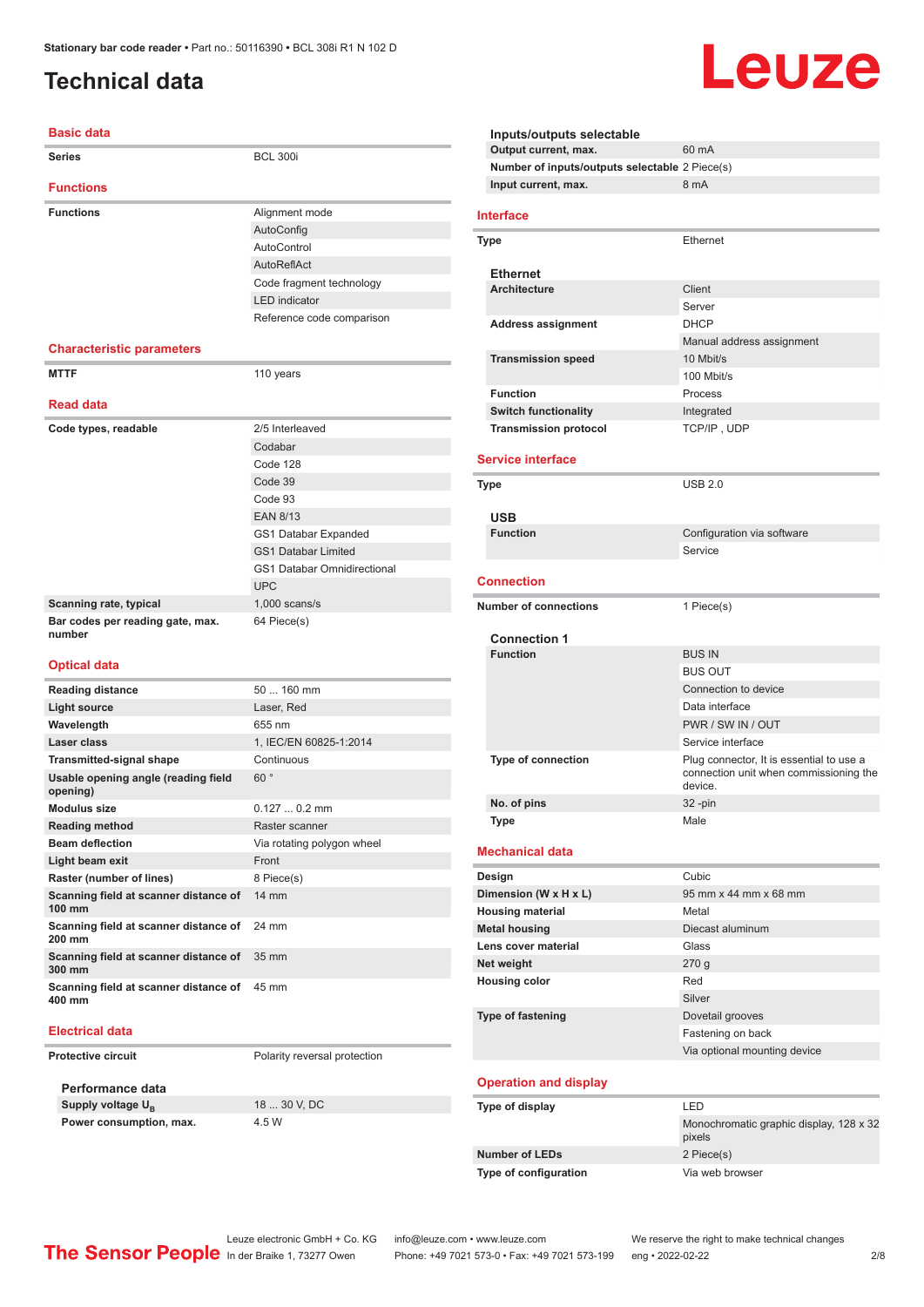## <span id="page-2-0"></span>**Technical data**

# Leuze

### **Environmental data**

| Ambient temperature, operation     | 040 °C     |
|------------------------------------|------------|
| Ambient temperature, storage       | $-2070 °C$ |
| Relative humidity (non-condensing) | $090\%$    |

#### **Certifications**

| Degree of protection                                               | IP 65                    |
|--------------------------------------------------------------------|--------------------------|
| <b>Protection class</b>                                            | $\mathbf{III}$           |
| <b>Certifications</b>                                              | c UL US                  |
| Test procedure for EMC in accordance EN 55022<br>with standard     |                          |
|                                                                    | EN 61000-4-2, -3, -4, -6 |
| Test procedure for shock in<br>accordance with standard            | IEC 60068-2-27, test Ea  |
| Test procedure for continuous shock<br>in accordance with standard | IEC 60068-2-29, test Eb  |
| Test procedure for vibration in<br>accordance with standard        | IEC 60068-2-6, test Fc   |

### **Classification**

| <b>Customs tariff number</b> | 84719000 |
|------------------------------|----------|
| <b>ECLASS 5.1.4</b>          | 27280102 |
| <b>ECLASS 8.0</b>            | 27280102 |
| <b>ECLASS 9.0</b>            | 27280102 |
| ECLASS 10.0                  | 27280102 |
| <b>ECLASS 11.0</b>           | 27280102 |
| ECLASS 12.0                  | 27280102 |
| <b>ETIM 5.0</b>              | EC002550 |
| <b>ETIM 6.0</b>              | EC002550 |
| <b>ETIM 7.0</b>              | EC002550 |
|                              |          |

## **Dimensioned drawings**

All dimensions in millimeters





A Optical axis

B M4 thread (5 deep)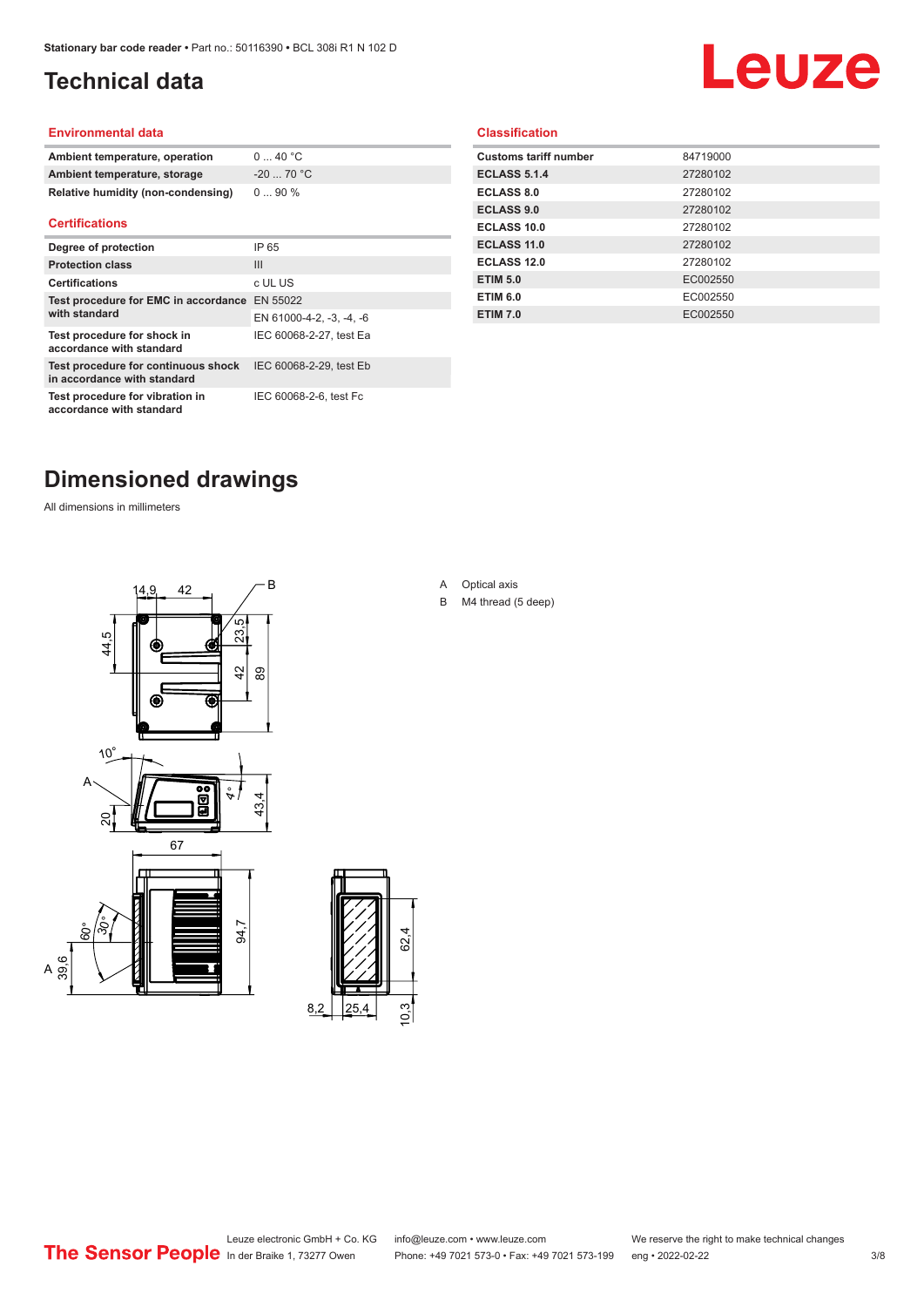### <span id="page-3-0"></span>**Electrical connection**

# Leuze

### **Connection 1**

| <b>Function</b>    | <b>BUS IN</b>                                                              |
|--------------------|----------------------------------------------------------------------------|
|                    | <b>BUS OUT</b>                                                             |
|                    | Connection to device                                                       |
|                    | Data interface                                                             |
|                    | PWR / SW IN / OUT                                                          |
|                    | Service interface                                                          |
| Type of connection | Plug connector                                                             |
| Type of connection | It is essential to use a connection unit when<br>commissioning the device. |
| No. of pins        | $32 - pin$                                                                 |
| Type               | Male                                                                       |

### **Diagrams**

### Reading field curve



x Reading field distance [mm]

y Reading field width [mm]

## **Operation and display**

| <b>LED</b> |            | <b>Display</b>                        | <b>Meaning</b>                  |
|------------|------------|---------------------------------------|---------------------------------|
|            | <b>PWR</b> | Green, flashing                       | Device ok, initialization phase |
|            |            | Green, continuous light               | Device OK                       |
|            |            | Green, briefly off - on               | Reading successful              |
|            |            | green, briefly off - briefly red - on | Reading not successful          |
|            |            | Orange, continuous light              | Service mode                    |
|            |            |                                       |                                 |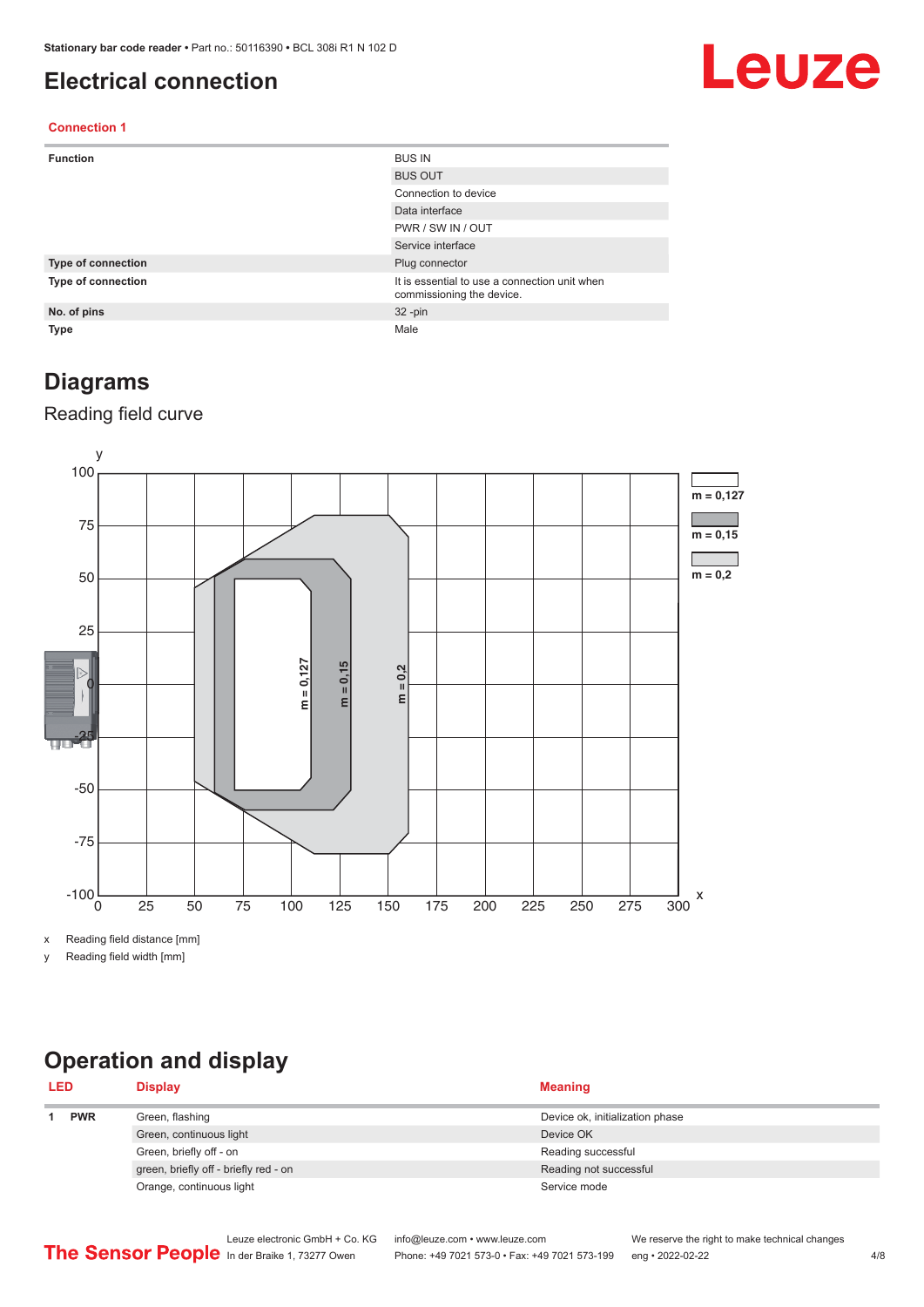### <span id="page-4-0"></span>**Operation and display**

# Leuze

| LED         |            | <b>Display</b>          | <b>Meaning</b>         |
|-------------|------------|-------------------------|------------------------|
|             | <b>PWR</b> | Red, flashing           | Device OK, warning set |
|             |            | Red, continuous light   | Error, device error    |
| $2^{\circ}$ | <b>BUS</b> | Green, flashing         | Initialization         |
|             |            | Green, continuous light | Bus operation ok       |
|             |            | Red, flashing           | Communication error    |
|             |            | Red, continuous light   | Bus error              |

### **Part number code**

Part designation: **BCL XXXX YYZ AAA BB CCCC**

| <b>BCL</b>  | <b>Operating principle</b><br>BCL: bar code reader                                                                                                                                                                                       |
|-------------|------------------------------------------------------------------------------------------------------------------------------------------------------------------------------------------------------------------------------------------|
| <b>XXXX</b> | Series/interface (integrated fieldbus technology)<br>300i: RS 232 / RS 422 (stand-alone)<br>301i: RS 485 (multiNet slave)<br>304i: PROFIBUS DP<br>308i: EtherNet TCP/IP, UDP<br>338i: EtherCAT<br>348i: PROFINET RT<br>358i: EtherNet/IP |
| YY          | <b>Scanning principle</b><br>S: line scanner (single line)<br>R1: line scanner (raster)<br>O: oscillating-mirror scanner (oscillating mirror)                                                                                            |
| z           | <b>Optics</b><br>N: High Density (close)<br>M: Medium Density (medium distance)<br>F: Low Density (remote)<br>L: Long Range (very large distances)<br>J: ink-jet (depending on the application)                                          |
| <b>AAA</b>  | <b>Beam exit</b><br>100: lateral<br>$102:$ front                                                                                                                                                                                         |
| <b>BB</b>   | <b>Special equipment</b><br>D: With display<br>H: With heating<br>DH: optionally with display and heating<br>P: plastic exit window                                                                                                      |
| <b>CCCC</b> | <b>Functions</b><br>F007: optimized process data structure                                                                                                                                                                               |
| $1.1 - 4.1$ |                                                                                                                                                                                                                                          |

| <b>Note</b>                                                                                       |
|---------------------------------------------------------------------------------------------------|
| Vector A list with all available device types can be found on the Leuze website at www.leuze.com. |

### **Notes**

| Observe intended use!                                                                                                                                                                                                      |  |  |  |  |  |
|----------------------------------------------------------------------------------------------------------------------------------------------------------------------------------------------------------------------------|--|--|--|--|--|
| $\%$ This product is not a safety sensor and is not intended as personnel protection.<br>↓ The product may only be put into operation by competent persons.<br>♦ Only use the product in accordance with its intended use. |  |  |  |  |  |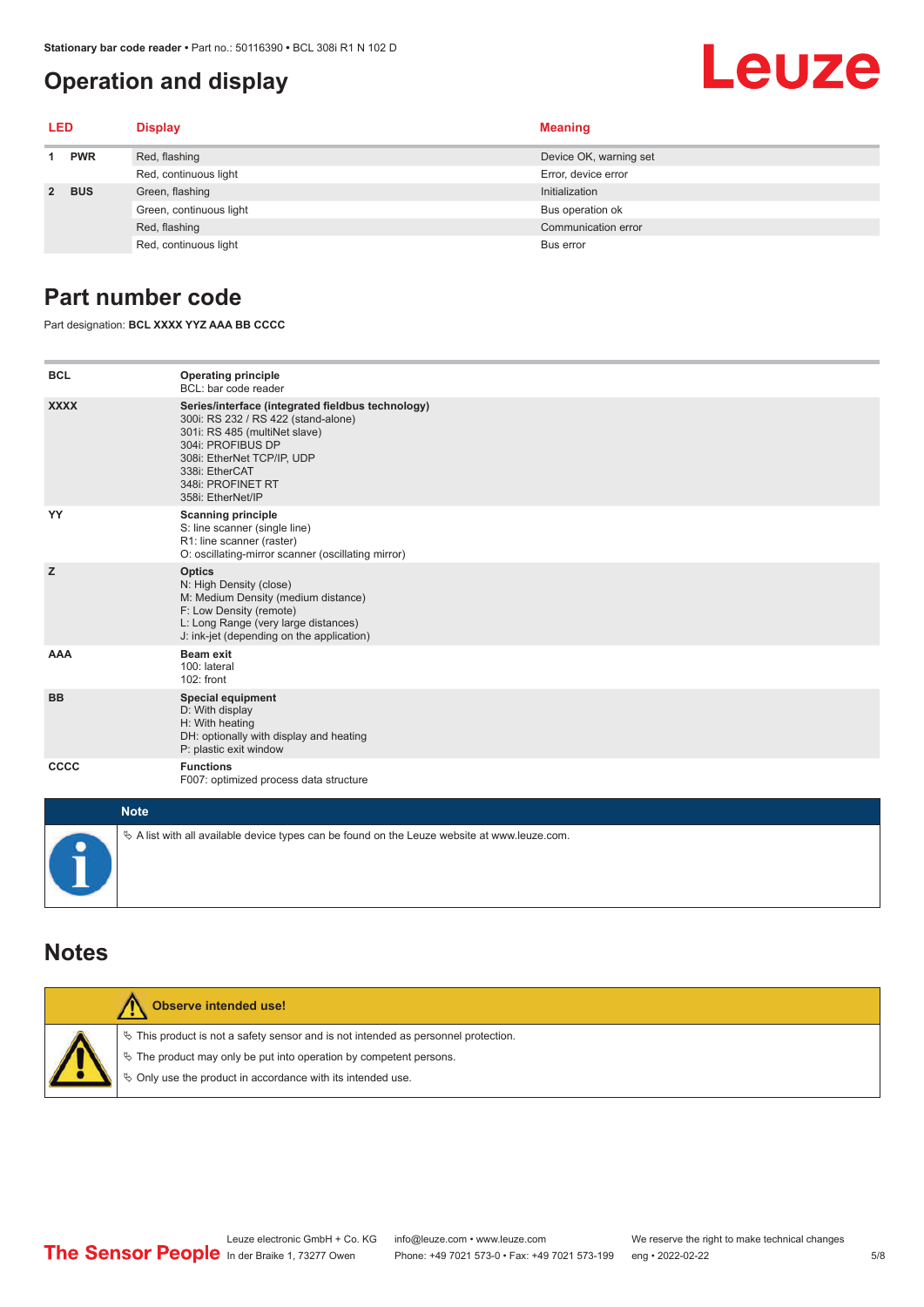### <span id="page-5-0"></span>**Notes**

|   | <b>ATTENTION! LASER RADIATION - CLASS 1 LASER PRODUCT</b>                                                                                                                                                                                                  |
|---|------------------------------------------------------------------------------------------------------------------------------------------------------------------------------------------------------------------------------------------------------------|
| 纂 | The device satisfies the requirements of IEC/EN 60825-1:2014 safety requlations for a product of laser class 1 and complies with 21 CFR 1040.10 except<br>for conformance with IEC 60825-1 Ed. 3., as described in Laser Notice No. 56, dated May 8, 2019. |
|   | $\&$ Observe the applicable statutory and local laser protection regulations.                                                                                                                                                                              |
|   | $\%$ The device must not be tampered with and must not be changed in any way.<br>There are no user-serviceable parts inside the device.<br>Repairs must only be performed by Leuze electronic GmbH + Co. KG.                                               |

### **Accessories**

### Connection technology - Connection cables

|      | Part no. | <b>Designation</b>      | <b>Article</b>   | <b>Description</b>                                                                                                                                                                            |
|------|----------|-------------------------|------------------|-----------------------------------------------------------------------------------------------------------------------------------------------------------------------------------------------|
| \ll. | 50132079 | KD U-M12-5A-V1-<br>050  | Connection cable | Connection 1: Connector, M12, Axial, Female, A-coded, 5-pin<br>Connection 2: Open end<br>Shielded: No<br>Cable length: 5,000 mm<br>Sheathing material: PVC                                    |
|      | 50135074 | KS ET-M12-4A-P7-<br>050 | Connection cable | Suitable for interface: Ethernet<br>Connection 1: Connector, M12, Axial, Male, D-coded, 4-pin<br>Connection 2: Open end<br>Shielded: Yes<br>Cable length: 5,000 mm<br>Sheathing material: PUR |

### Connection technology - Interconnection cables

|                           |                                                                                                                                                                                                                                | Part no. | <b>Designation</b>                     | <b>Article</b>        | <b>Description</b>                                                                                                                                                                                                               |
|---------------------------|--------------------------------------------------------------------------------------------------------------------------------------------------------------------------------------------------------------------------------|----------|----------------------------------------|-----------------------|----------------------------------------------------------------------------------------------------------------------------------------------------------------------------------------------------------------------------------|
| $\frac{1}{\sqrt{2}}$<br>Ħ | $\Box$                                                                                                                                                                                                                         | 50117011 | <b>KB USB A - USB</b><br>miniB         | Service line          | Suitable for interface: USB<br>Connection 1: USB<br>Connection 2: USB<br>Shielded: Yes<br>Cable length: 1,500 mm<br>Sheathing material: PVC                                                                                      |
|                           |                                                                                                                                                                                                                                | 50137078 | <b>KSS ET-M12-4A-</b><br>M12-4A-P7-050 | Interconnection cable | Suitable for interface: Ethernet<br>Connection 1: Connector, M12, Axial, Male, D-coded, 4-pin<br>Connection 2: Connector, M12, Axial, Male, D-coded, 4-pin<br>Shielded: Yes<br>Cable length: 5,000 mm<br>Sheathing material: PUR |
|                           | the filled the control in the control in the control in the control in the control in the control in the control in the control in the control in the control in the control in the control in the control in the control in t | 50135081 | <b>KSS ET-M12-4A-</b><br>RJ45-A-P7-050 | Interconnection cable | Suitable for interface: Ethernet<br>Connection 1: Connector, M12, Axial, Male, D-coded, 4-pin<br>Connection 2: RJ45<br>Shielded: Yes<br>Cable length: 5,000 mm<br>Sheathing material: PUR                                        |

Leuze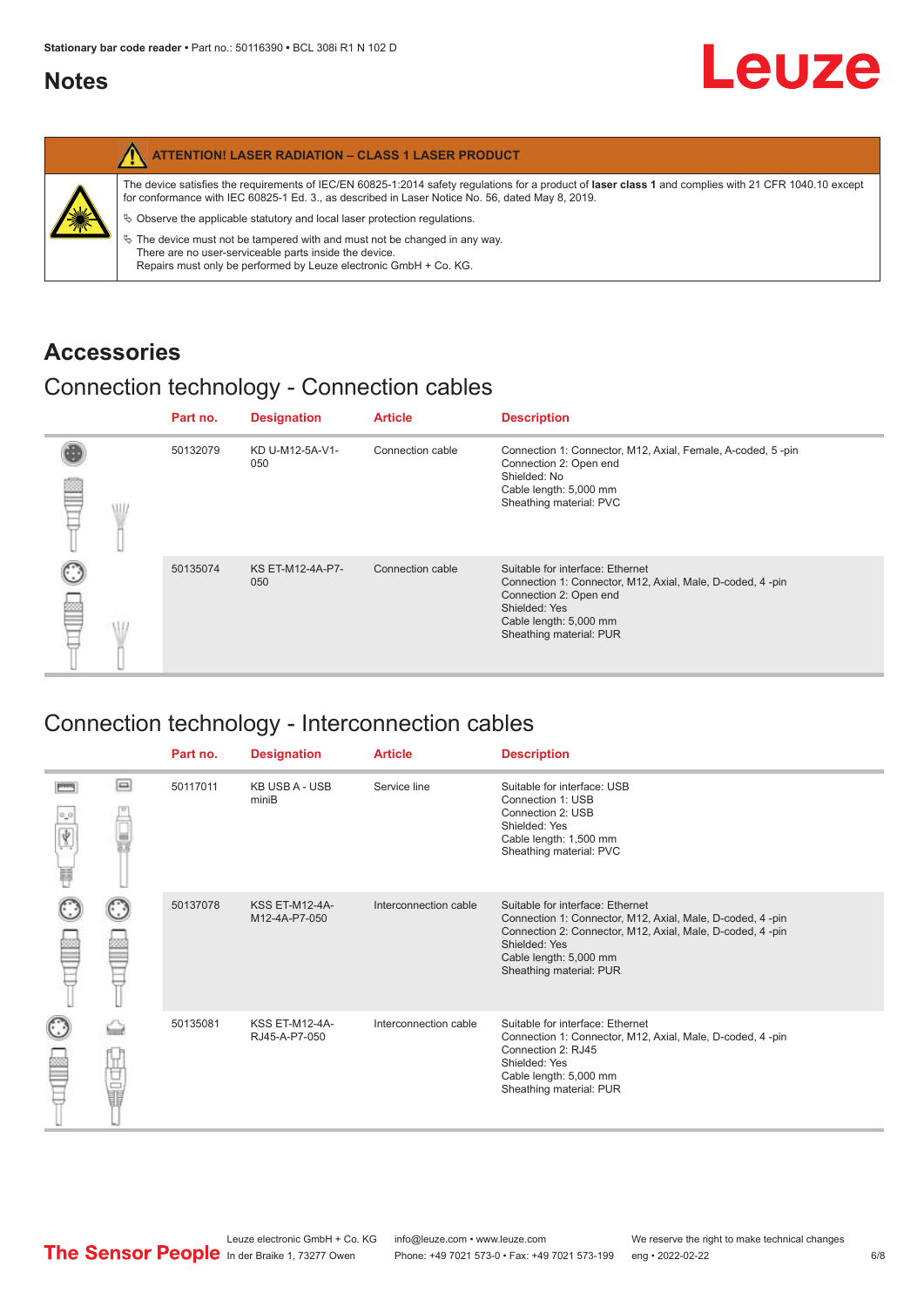# Leuze

### **Accessories**

## Connection technology - Connection boxes

| Part no.   | <b>Designation</b> | <b>Article</b>  | <b>Description</b>                                                                                                                               |
|------------|--------------------|-----------------|--------------------------------------------------------------------------------------------------------------------------------------------------|
| 50131255 * | ME 308 103         | Connection unit | Suitable for: BCL 308i<br>Suitable for interface: Ethernet<br>Number of connections: 4 Piece(s)<br>Connection: Cable with connector, M12, 900 mm |
| 50131254 * | ME 308 104         | Connection unit | Suitable for: BCL 308i<br>Suitable for interface: Ethernet<br>Number of connections: 5 Piece(s)<br>Connection: Cable with connector, M12, 900 mm |
| 50116466 * | MK 308             | Connection unit | Suitable for: BCL 308i<br>Suitable for interface: Ethernet<br>Number of connections: 4 Piece(s)<br>Connection: Terminal                          |
| 50114823 * | <b>MS 308</b>      | Connection unit | Suitable for: BCL 308i<br>Suitable for interface: Ethernet<br>Number of connections: 4 Piece(s)<br>Connection: Connector, M12                    |

\* Necessary accessories, please order separately

## Mounting technology - Mounting brackets

|        | Part no. | <b>Designation</b> | <b>Article</b>  | <b>Description</b>                                                                                                                                                                            |
|--------|----------|--------------------|-----------------|-----------------------------------------------------------------------------------------------------------------------------------------------------------------------------------------------|
| $\sim$ | 50121433 | BT 300 W           | Mounting device | Design of mounting device: Angle, L-shape<br>Fastening, at system: Through-hole mounting<br>Mounting bracket, at device: Screw type<br>Type of mounting device: Adjustable<br>Material: Metal |

### Mounting technology - Rod mounts

| Part no. | <b>Designation</b> | <b>Article</b>  | <b>Description</b>                                                                                                                                                                                                                                                |
|----------|--------------------|-----------------|-------------------------------------------------------------------------------------------------------------------------------------------------------------------------------------------------------------------------------------------------------------------|
| 50121435 | $BT 56 - 1$        | Mounting device | Functions: Static applications<br>Design of mounting device: Mounting system<br>Fastening, at system: For 12 mm rod, For 14 mm rod, For 16 mm rod<br>Mounting bracket, at device: Clampable<br>Material: Metal<br>Tightening torque of the clamping jaws: $8 N·m$ |

### Mounting technology - Other

| Part no. | <b>Designation</b> | <b>Article</b>  | <b>Description</b>                                                                                                                                 |
|----------|--------------------|-----------------|----------------------------------------------------------------------------------------------------------------------------------------------------|
| 50124941 | <b>BTU 0300M-W</b> | Mounting device | Fastening, at system: Through-hole mounting<br>Mounting bracket, at device: Clampable, Groove mounting, Suited for M4<br>screws<br>Material: Metal |